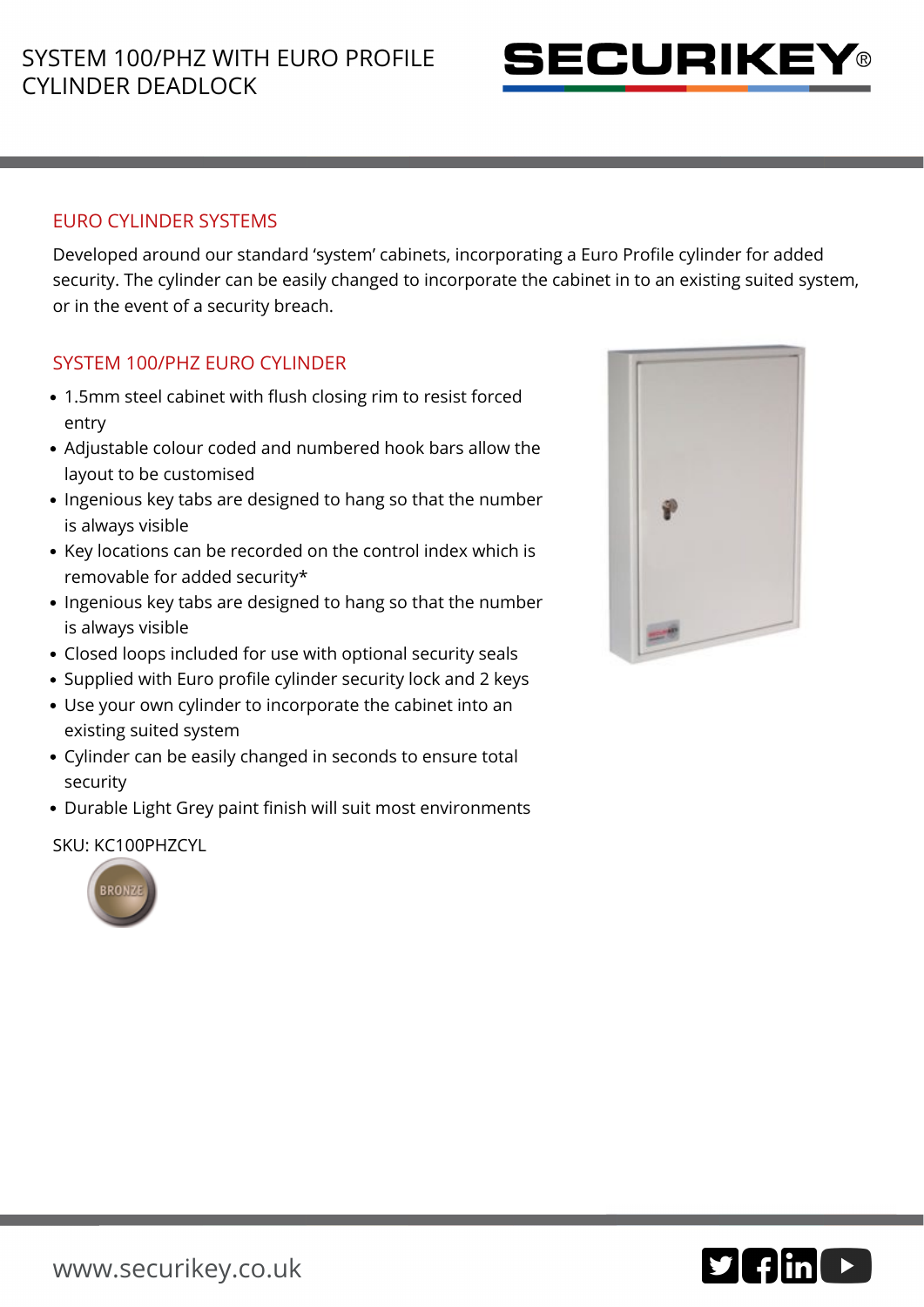

#### ADDITIONAL INFORMATION

| Weight                 | 8.000 kg                        |
|------------------------|---------------------------------|
| <b>Dimensions</b>      | 550 (H) x 380 (W) x 80 (D) mm   |
| <b>Standard</b>        | <b>Bronze</b>                   |
| Capacity               | 100 keys                        |
| <b>Locking Options</b> | E - Mechanical Push Button Lock |

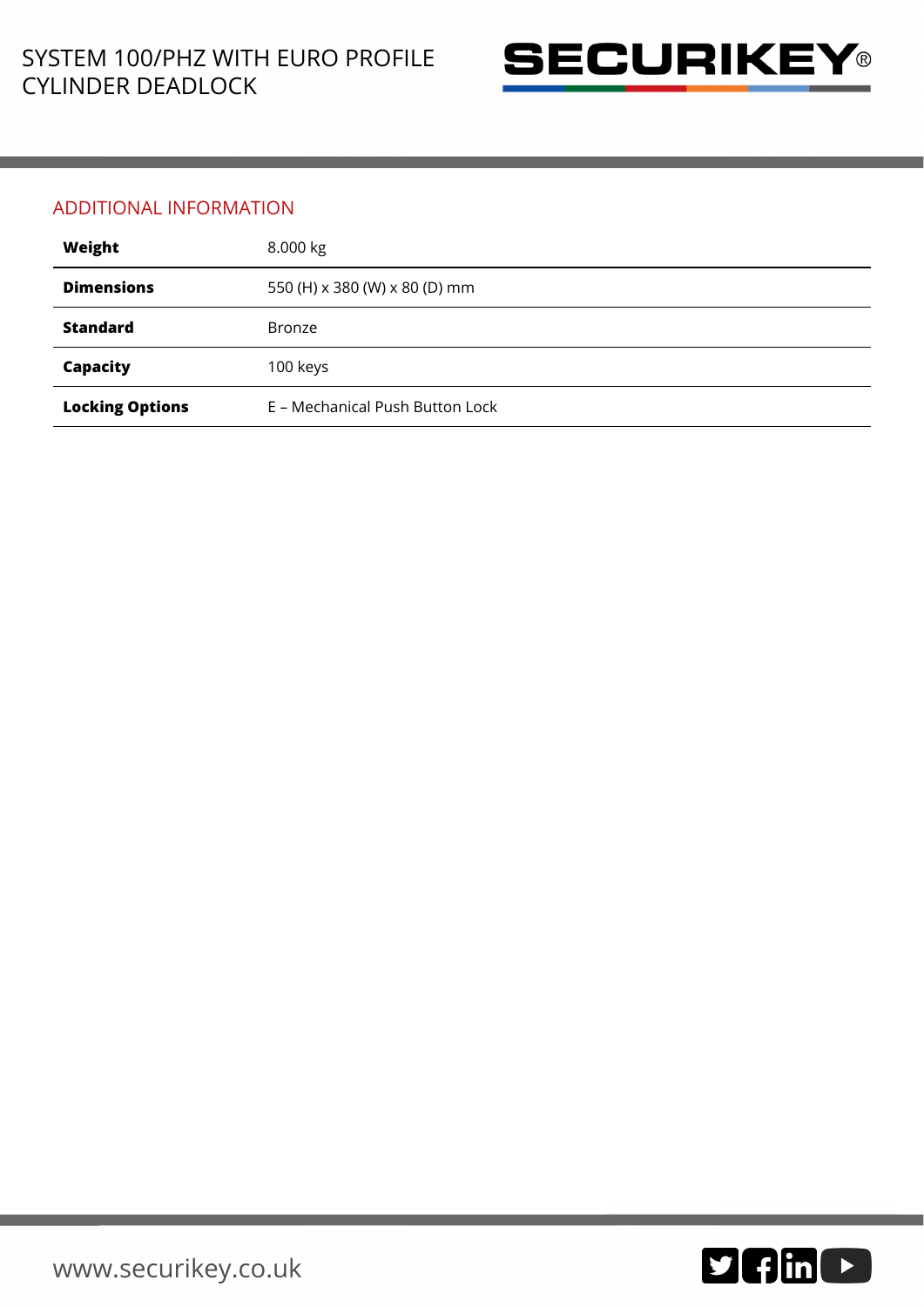# SYSTEM 100/PHZ WITH EURO PROFILE CYLINDER DEADLOCK



## SYSTEM 100/PHZ WITH EURO PROFILE CYLINDER DEADLOCK IMAGES





Euro Profile Cylinder Euro Profile Cylinder Deadlock



Security Seals & Loops System Cabinet Interior



[www.securikey.co.uk](http://www.securikey.co.uk/)